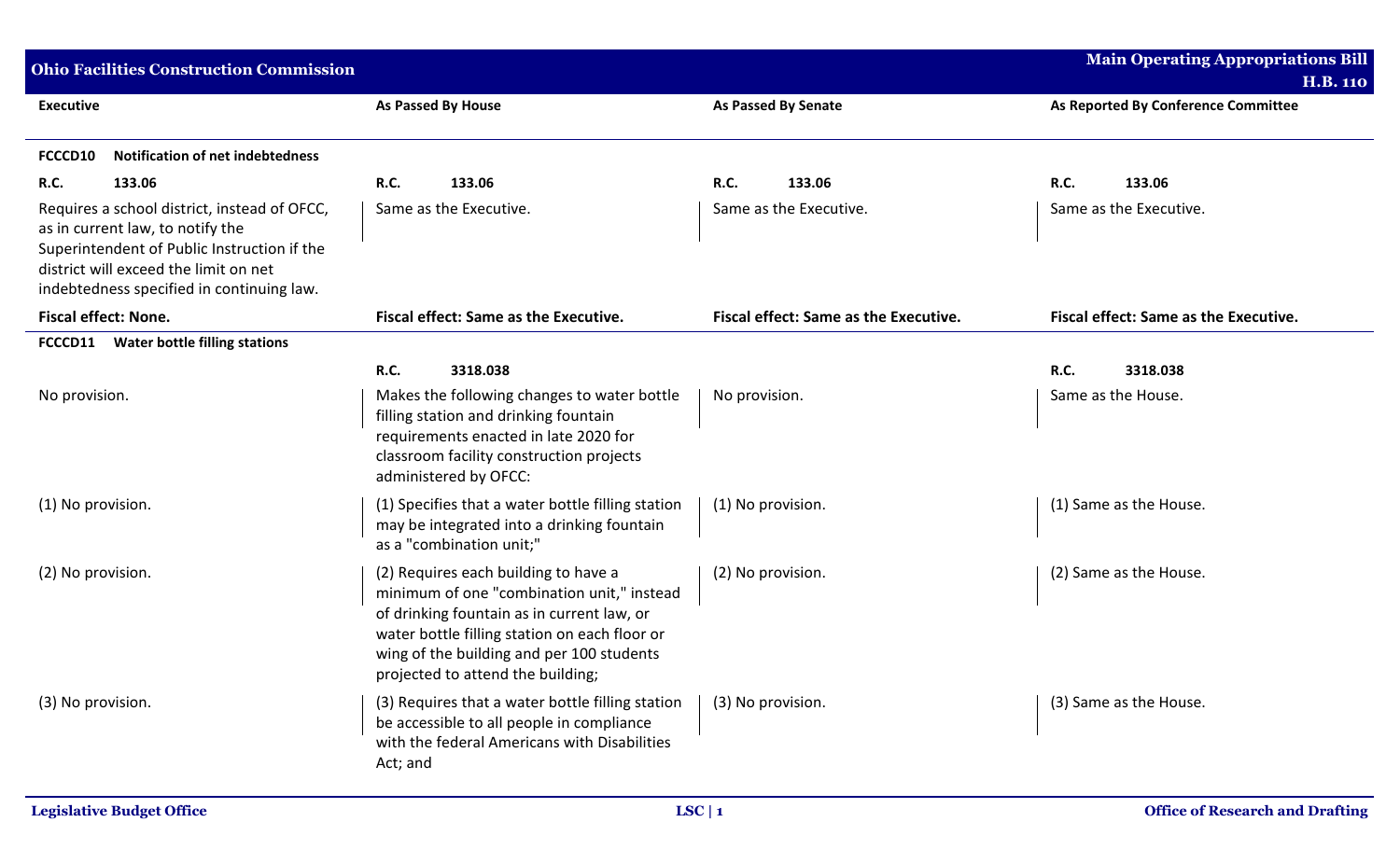| <b>Ohio Facilities Construction Commission</b>                                                                                                                                                                                                                               |                                                                                                                                                                                                                                                                                                                                                                                                                                          |                            | <b>Main Operating Appropriations Bill</b>              |
|------------------------------------------------------------------------------------------------------------------------------------------------------------------------------------------------------------------------------------------------------------------------------|------------------------------------------------------------------------------------------------------------------------------------------------------------------------------------------------------------------------------------------------------------------------------------------------------------------------------------------------------------------------------------------------------------------------------------------|----------------------------|--------------------------------------------------------|
| <b>Executive</b>                                                                                                                                                                                                                                                             | <b>As Passed By House</b>                                                                                                                                                                                                                                                                                                                                                                                                                | <b>As Passed By Senate</b> | <b>H.B. 110</b><br>As Reported By Conference Committee |
| (4) No provision.                                                                                                                                                                                                                                                            | (4) Requires a minimum of one water bottle<br>filling station in or near each cafeteria,<br>gymnasium, outdoor recreation space, or<br>other high-traffic area.                                                                                                                                                                                                                                                                          | (4) No provision.          | (4) Same as the House.                                 |
| No provision.                                                                                                                                                                                                                                                                | Requires a school district or other public<br>school to permit students, teachers, and<br>other school staff to carry and use water<br>bottles that meet prescribed conditions, but<br>also permits a district or school to prohibit<br>water bottles from a library, computer lab,<br>science lab, or other areas where it is<br>dangerous to have drinking water and to<br>issue disciplinary actions for misuse of a<br>water bottle. | No provision.              | Same as the House.                                     |
|                                                                                                                                                                                                                                                                              | <b>Fiscal effect: May increase construction</b><br>costs, shared between the state and school<br>district depending on the district's relative<br>wealth, for new state-assisted public school<br>facilities. Any new costs might be<br>accounted for in the design phase of a<br>project so as not to increase a project's<br>overall cost.                                                                                             |                            | Fiscal effect: Same as the House.                      |
| FCCCD1<br><b>Cultural Facilities Lease Rental Bond Payments</b>                                                                                                                                                                                                              |                                                                                                                                                                                                                                                                                                                                                                                                                                          |                            |                                                        |
| Section:<br>287.20                                                                                                                                                                                                                                                           | Section:<br>287.20                                                                                                                                                                                                                                                                                                                                                                                                                       | Section:<br>287.20         | Section:<br>287.20                                     |
| Requires GRF appropriation item 230401,<br><b>Cultural Facilities Lease Rental Bond</b><br>Payments, to be used to meet all of OFCC's<br>required payments during the FY 2022-FY<br>2023 biennium under the primary leases and<br>agreements for cultural sports facilities. | Same as the Executive.                                                                                                                                                                                                                                                                                                                                                                                                                   | Same as the Executive.     | Same as the Executive.                                 |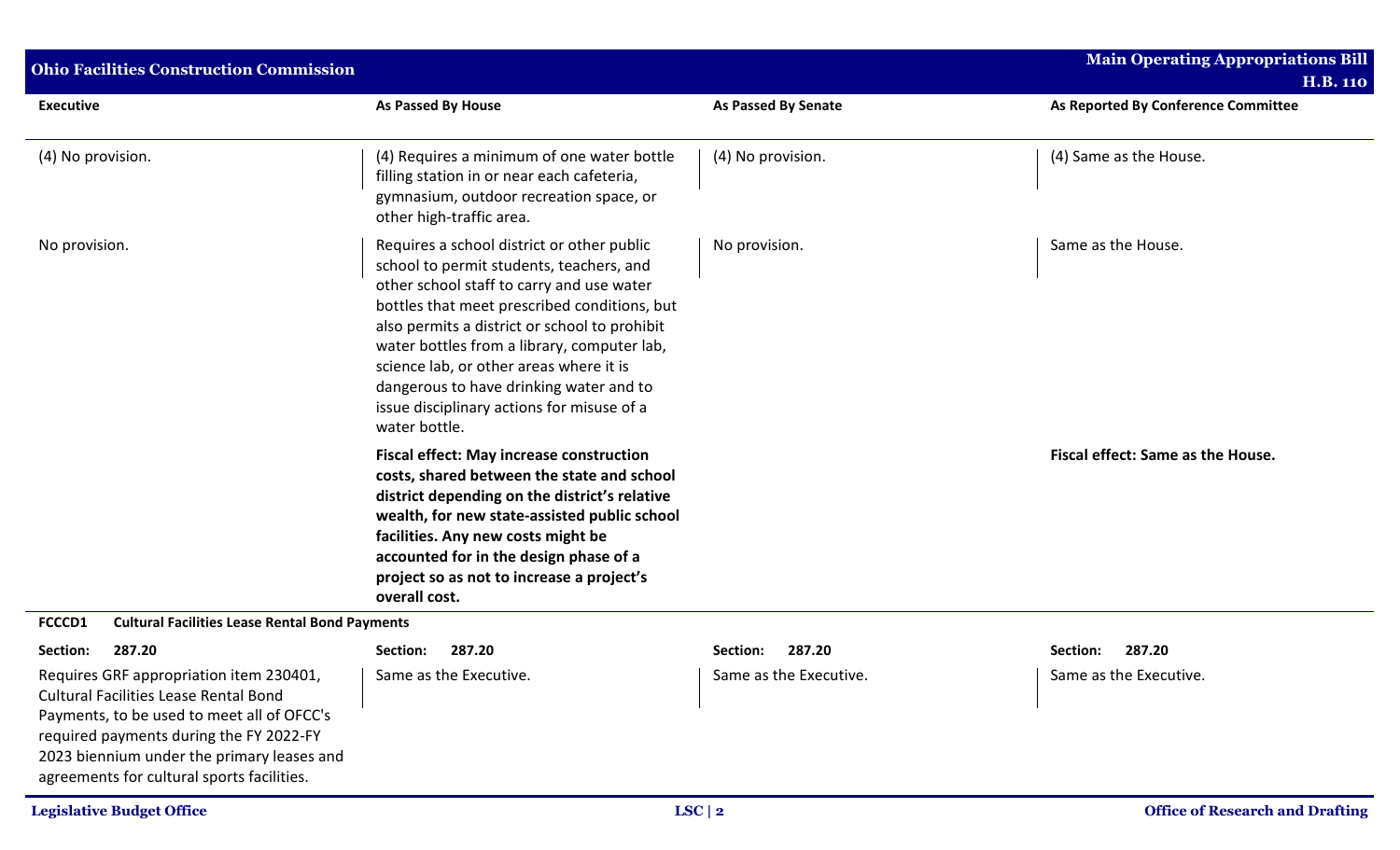| <b>Ohio Facilities Construction Commission</b>                                                                                                                                                                                                                                                                                                                                                                                |                           | <b>Main Operating Appropriations Bill</b> |                                     |
|-------------------------------------------------------------------------------------------------------------------------------------------------------------------------------------------------------------------------------------------------------------------------------------------------------------------------------------------------------------------------------------------------------------------------------|---------------------------|-------------------------------------------|-------------------------------------|
|                                                                                                                                                                                                                                                                                                                                                                                                                               |                           |                                           | <b>H.B. 110</b>                     |
| <b>Executive</b>                                                                                                                                                                                                                                                                                                                                                                                                              | <b>As Passed By House</b> | <b>As Passed By Senate</b>                | As Reported By Conference Committee |
| <b>Common Schools General Obligation Bond Debt Service</b><br>FCCCD <sub>2</sub>                                                                                                                                                                                                                                                                                                                                              |                           |                                           |                                     |
| Section:<br>287.20                                                                                                                                                                                                                                                                                                                                                                                                            | 287.20<br>Section:        | 287.20<br>Section:                        | Section:<br>287.20                  |
| Requires that GRF appropriation item<br>230908, Common Schools General<br>Obligation Bond Debt Service, be used to<br>pay all required debt service and related<br>financing costs during the FY 2022-FY 2023<br>biennium.                                                                                                                                                                                                    | Same as the Executive.    | Same as the Executive.                    | Same as the Executive.              |
| FCCCD3<br><b>Community project administration</b>                                                                                                                                                                                                                                                                                                                                                                             |                           |                                           |                                     |
| 287.30<br>Section:                                                                                                                                                                                                                                                                                                                                                                                                            | 287.30<br>Section:        | 287.30<br>Section:                        | 287.30<br>Section:                  |
| Requires that GRF appropriation item<br>230458, State Construction Management<br>Services, be used by OFCC to administer<br><b>Cultural and Sports Facilities Building Fund</b><br>(Fund 7030) projects and to provide tools<br>and services to state agency, university, and<br>K-12 public school projects, including<br>oversight of the Ohio Administrative<br>Knowledge System Capital Improvements<br>Module (OAKS-CI). | Same as the Executive.    | Same as the Executive.                    | Same as the Executive.              |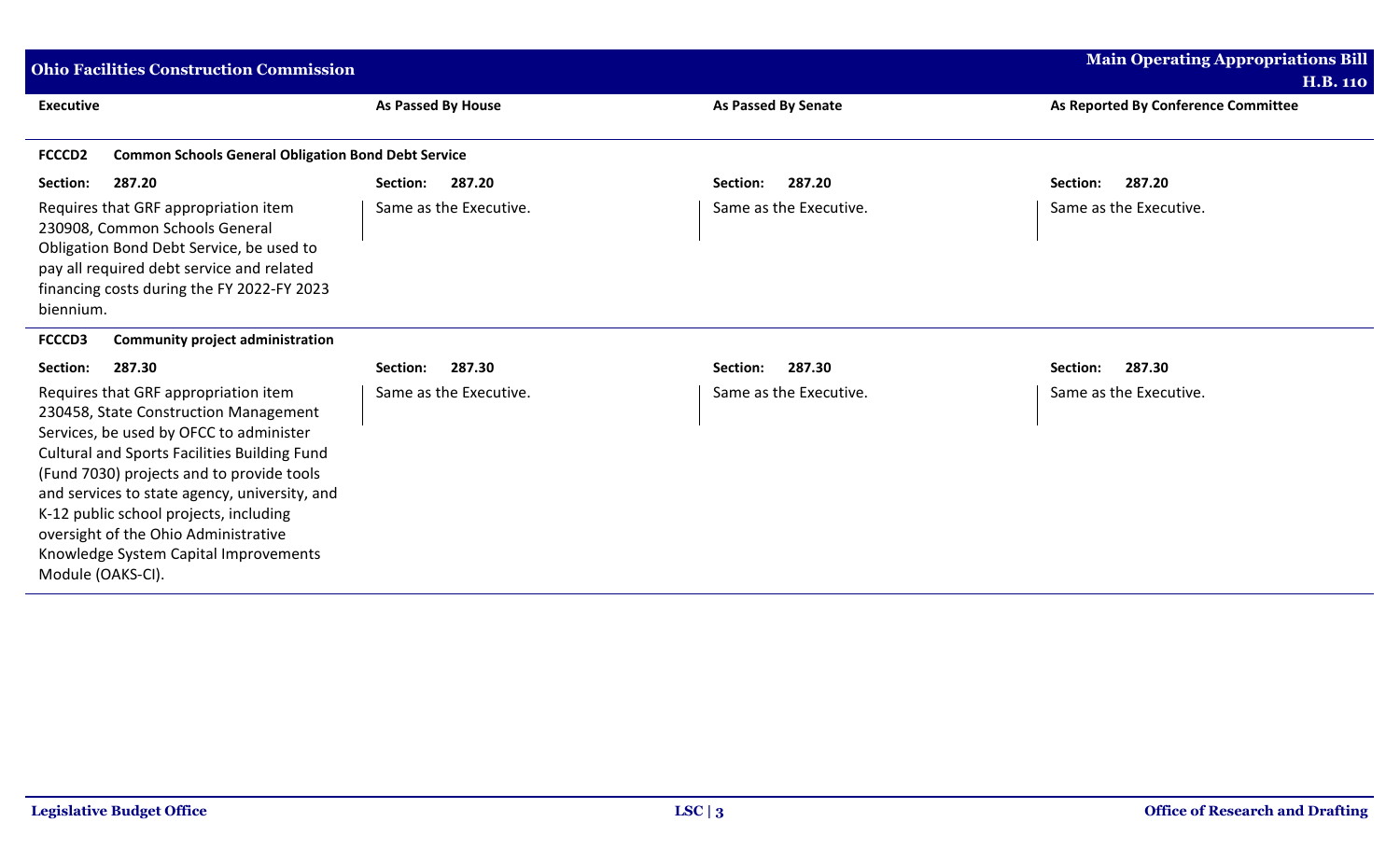| <b>Main Operating Appropriations Bill</b><br><b>Ohio Facilities Construction Commission</b>                                                                                                                                                                                                                                                                                                                                                                                                                                     |                        |                            |                                     |
|---------------------------------------------------------------------------------------------------------------------------------------------------------------------------------------------------------------------------------------------------------------------------------------------------------------------------------------------------------------------------------------------------------------------------------------------------------------------------------------------------------------------------------|------------------------|----------------------------|-------------------------------------|
|                                                                                                                                                                                                                                                                                                                                                                                                                                                                                                                                 |                        |                            | <b>H.B. 110</b>                     |
| <b>Executive</b>                                                                                                                                                                                                                                                                                                                                                                                                                                                                                                                | As Passed By House     | <b>As Passed By Senate</b> | As Reported By Conference Committee |
|                                                                                                                                                                                                                                                                                                                                                                                                                                                                                                                                 |                        |                            |                                     |
| School facilities encumbrances and reappropriation<br>FCCCD4                                                                                                                                                                                                                                                                                                                                                                                                                                                                    |                        |                            |                                     |
| 287.30<br>Section:                                                                                                                                                                                                                                                                                                                                                                                                                                                                                                              | Section:<br>287.30     | 287.30<br>Section:         | 287.30<br>Section:                  |
| Authorizes the Director of OBM, at the<br>request of the Executive Director of OFCC, to<br>cancel encumbrances for school district<br>projects from a previous biennium if the<br>district has not raised its local share of<br>project costs within 13 months of<br>Controlling Board approval. Requires the<br>Executive Director to certify the amounts of<br>the canceled encumbrances on a quarterly<br>basis. Appropriates the amounts of the<br>canceled encumbrances to the Classroom<br>Facilities Assistance Program. | Same as the Executive. | Same as the Executive.     | Same as the Executive.              |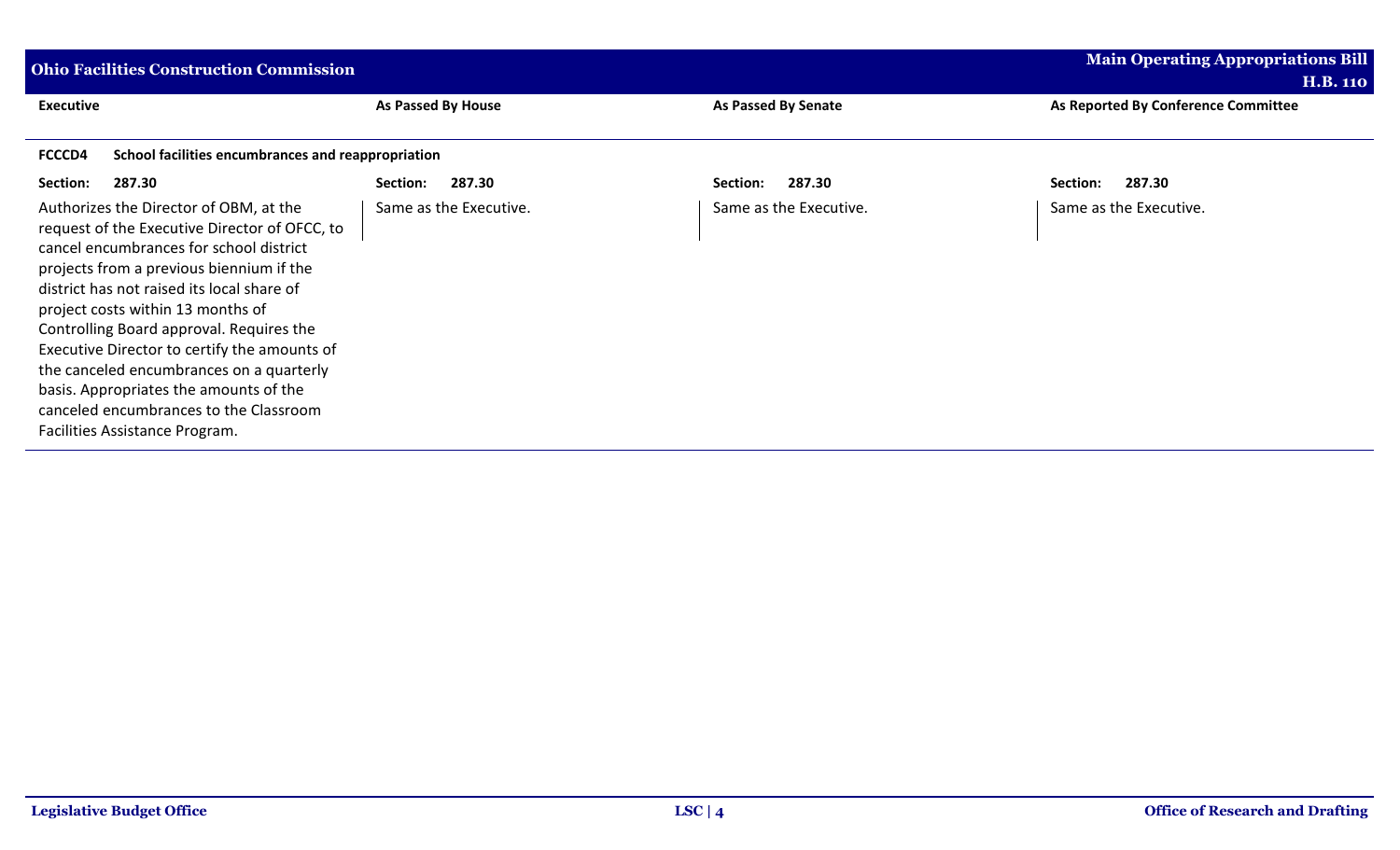| <b>Ohio Facilities Construction Commission</b>                                                                                                                                                                                                                                                                                                                                                                                                                                                                                                                                                                                                                                                                                          |                           |                            | <b>Main Operating Appropriations Bill</b> |
|-----------------------------------------------------------------------------------------------------------------------------------------------------------------------------------------------------------------------------------------------------------------------------------------------------------------------------------------------------------------------------------------------------------------------------------------------------------------------------------------------------------------------------------------------------------------------------------------------------------------------------------------------------------------------------------------------------------------------------------------|---------------------------|----------------------------|-------------------------------------------|
|                                                                                                                                                                                                                                                                                                                                                                                                                                                                                                                                                                                                                                                                                                                                         |                           |                            | <b>H.B. 110</b>                           |
| <b>Executive</b>                                                                                                                                                                                                                                                                                                                                                                                                                                                                                                                                                                                                                                                                                                                        | <b>As Passed By House</b> | <b>As Passed By Senate</b> | As Reported By Conference Committee       |
|                                                                                                                                                                                                                                                                                                                                                                                                                                                                                                                                                                                                                                                                                                                                         |                           |                            |                                           |
| <b>FCCCD5</b><br>Capital donations fund certifications and appropriations                                                                                                                                                                                                                                                                                                                                                                                                                                                                                                                                                                                                                                                               |                           |                            |                                           |
| Section:<br>287.40                                                                                                                                                                                                                                                                                                                                                                                                                                                                                                                                                                                                                                                                                                                      | 287.40<br>Section:        | 287.40<br>Section:         | 287.40<br>Section:                        |
| Requires the Executive Director of OFCC to<br>certify to the Director of OBM the amount of<br>cash receipts and related investment<br>income, irrevocable letters of credit from a<br>bank, or certification of the availability of<br>funds that have been received from a county<br>or a municipal corporation for deposit into<br>the Capital Donations Fund (Fund 5A10) and<br>that are related to an anticipated project<br>and appropriates these amounts to<br>appropriation item C37146, Capital<br>Donations. Requires the Executive Director<br>to make a written agreement with the<br>participating entity on the necessary cash<br>flows required for the anticipated<br>construction or equipment acquisition<br>project. | Same as the Executive.    | Same as the Executive.     | Same as the Executive.                    |
| FCCCD6<br>Amendment to project agreement for maintenance levy                                                                                                                                                                                                                                                                                                                                                                                                                                                                                                                                                                                                                                                                           |                           |                            |                                           |
|                                                                                                                                                                                                                                                                                                                                                                                                                                                                                                                                                                                                                                                                                                                                         |                           |                            |                                           |

| Section:<br>287.50                           | Section:<br>287.50     | Section:<br>287.50     | Section:<br>287.50     |
|----------------------------------------------|------------------------|------------------------|------------------------|
| Requires OFCC to amend the project           | Same as the Executive. | Same as the Executive. | Same as the Executive. |
| agreement between OFCC and a school          |                        |                        |                        |
| district that is participating in the        |                        |                        |                        |
| Accelerated Urban Initiative (AUI) if FCC    |                        |                        |                        |
| determines it is necessary to do so in order |                        |                        |                        |
| to comply with the change in maintenance     |                        |                        |                        |
| levy requirements enacted by H.B. 1 of the   |                        |                        |                        |
| 128th G.A.                                   |                        |                        |                        |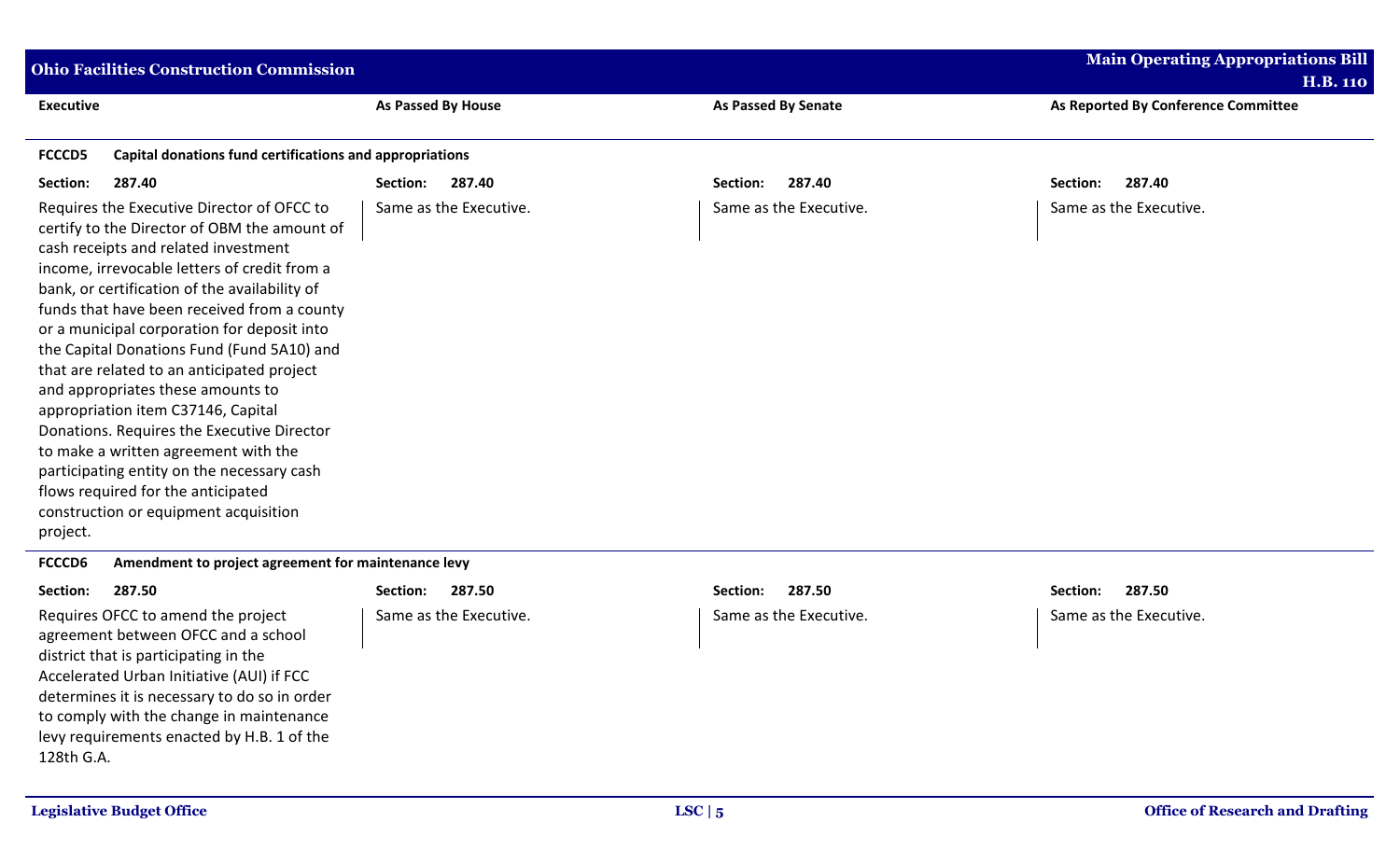| <b>Ohio Facilities Construction Commission</b> |                                                                    |  |
|------------------------------------------------|--------------------------------------------------------------------|--|
| <b>As Passed By Senate</b>                     | <b>H.B. 110</b><br>As Reported By Conference Committee             |  |
| <b>Fiscal effect: Same as the Executive.</b>   | <b>Fiscal effect: Same as the Executive.</b>                       |  |
|                                                | As Passed By House<br><b>Fiscal effect: Same as the Executive.</b> |  |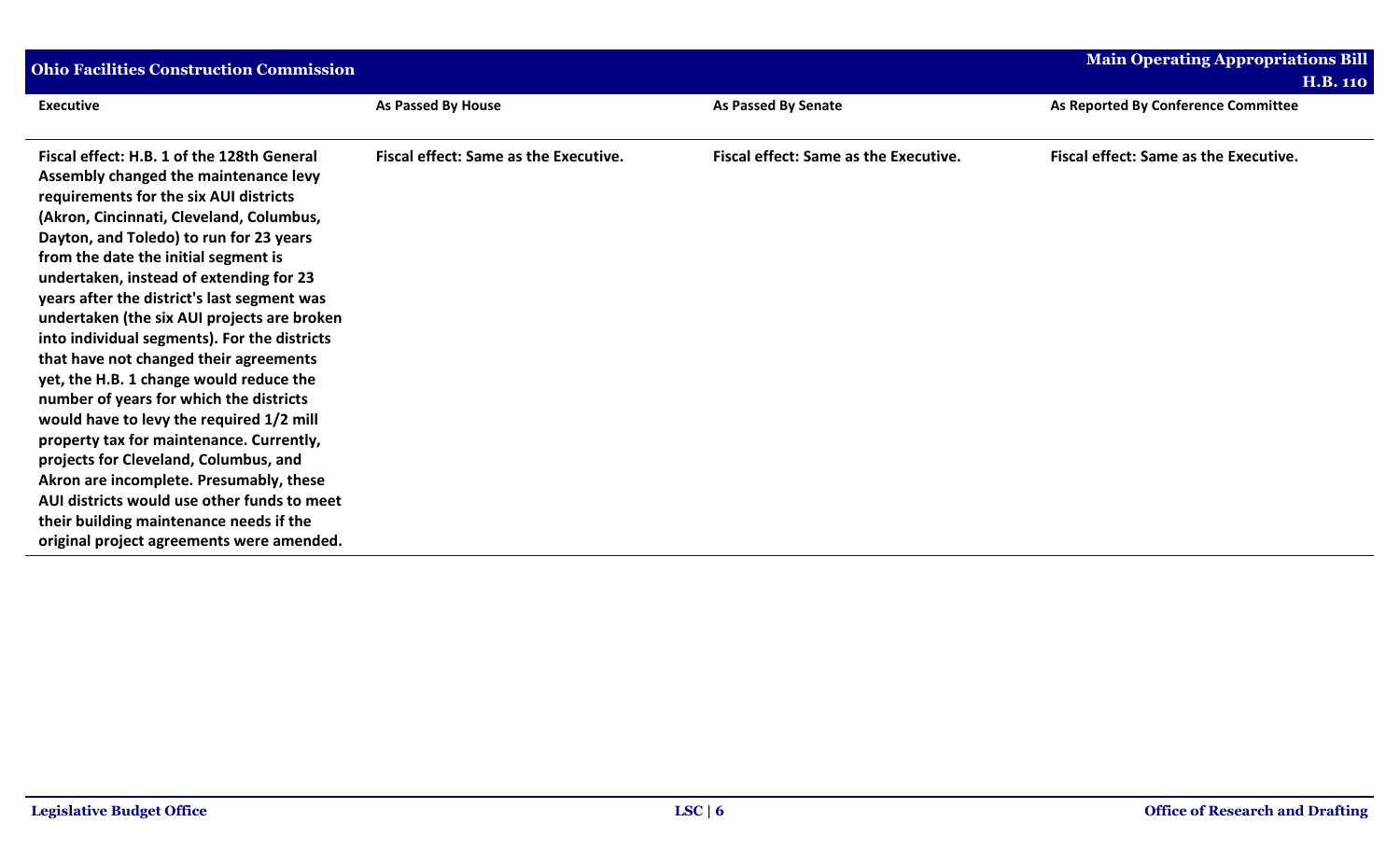| <b>Ohio Facilities Construction Commission</b>                                                                                                                                                                                                                                                                                                                                                                                                         |                                              |                                              | <b>Main Operating Appropriations Bill</b>    |
|--------------------------------------------------------------------------------------------------------------------------------------------------------------------------------------------------------------------------------------------------------------------------------------------------------------------------------------------------------------------------------------------------------------------------------------------------------|----------------------------------------------|----------------------------------------------|----------------------------------------------|
|                                                                                                                                                                                                                                                                                                                                                                                                                                                        |                                              |                                              | <b>H.B. 110</b>                              |
| <b>Executive</b>                                                                                                                                                                                                                                                                                                                                                                                                                                       | <b>As Passed By House</b>                    | <b>As Passed By Senate</b>                   | As Reported By Conference Committee          |
| <b>Disbursement determination</b><br>FCCCD7                                                                                                                                                                                                                                                                                                                                                                                                            |                                              |                                              |                                              |
| 287.60<br>Section:                                                                                                                                                                                                                                                                                                                                                                                                                                     | 287.60<br>Section:                           | 287.60<br>Section:                           | 287.60<br>Section:                           |
| Authorizes OFCC to determine the amount<br>of funding available for disbursement in a<br>given fiscal year for any Classroom Facilities<br>Assistance Program project in order to keep<br>aggregate state capital spending within<br>approved limits. Authorizes OFCC to take<br>actions including, but not limited to,<br>determining the schedule for design or<br>bidding of approved projects, to ensure<br>appropriate and supportable cash flow. | Same as the Executive.                       | Same as the Executive.                       | Same as the Executive.                       |
| Fiscal effect: The provision may give OFCC<br>more flexibility in spending state funds on<br>projects.                                                                                                                                                                                                                                                                                                                                                 | <b>Fiscal effect: Same as the Executive.</b> | <b>Fiscal effect: Same as the Executive.</b> | <b>Fiscal effect: Same as the Executive.</b> |
| <b>FCCCD8</b><br>Assistance to joint vocational school district                                                                                                                                                                                                                                                                                                                                                                                        |                                              |                                              |                                              |
| 287.70<br>Section:                                                                                                                                                                                                                                                                                                                                                                                                                                     | 287.70<br>Section:                           | 287.70<br>Section:                           | 287.70<br>Section:                           |
| Requires OFCC, in each year in which funds<br>are available for additional projects, to<br>provide assistance to at least one JVSD for<br>the acquisition of classroom facilities.                                                                                                                                                                                                                                                                     | Same as the Executive.                       | Same as the Executive.                       | Same as the Executive.                       |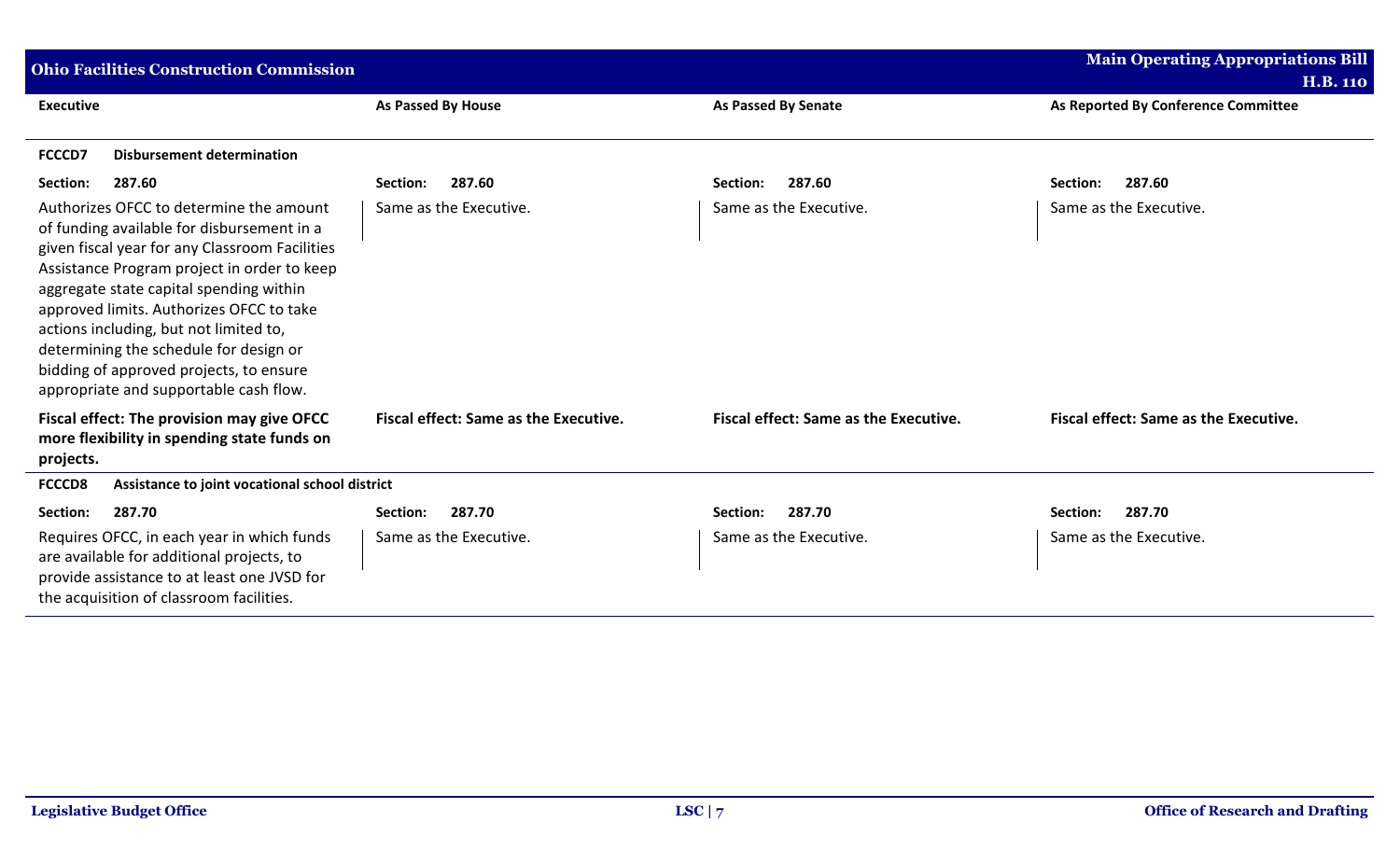| <b>Ohio Facilities Construction Commission</b>                                                                                                                                                                                                                                                                                                                                                                                                                                                                                     |                           | <b>Main Operating Appropriations Bill</b>                                                                                                                                                                     |                                     |
|------------------------------------------------------------------------------------------------------------------------------------------------------------------------------------------------------------------------------------------------------------------------------------------------------------------------------------------------------------------------------------------------------------------------------------------------------------------------------------------------------------------------------------|---------------------------|---------------------------------------------------------------------------------------------------------------------------------------------------------------------------------------------------------------|-------------------------------------|
|                                                                                                                                                                                                                                                                                                                                                                                                                                                                                                                                    |                           |                                                                                                                                                                                                               | <b>H.B. 110</b>                     |
| <b>Executive</b>                                                                                                                                                                                                                                                                                                                                                                                                                                                                                                                   | <b>As Passed By House</b> | <b>As Passed By Senate</b>                                                                                                                                                                                    | As Reported By Conference Committee |
| <b>FCCCD9</b><br><b>Returned or recovered funds</b>                                                                                                                                                                                                                                                                                                                                                                                                                                                                                |                           |                                                                                                                                                                                                               |                                     |
| 287.80<br>Section:                                                                                                                                                                                                                                                                                                                                                                                                                                                                                                                 | 287.80<br>Section:        | 287.80<br>Section:                                                                                                                                                                                            | 287.80<br>Section:                  |
| Requires that any state-source surplus<br>project construction funds or interest<br>earnings returned to the state and any funds<br>recovered from settlements with or<br>judgements against parties relating to their<br>involvement in a classroom facilities project<br>be deposited into the fund for which the<br>project's capital appropriations were made.                                                                                                                                                                 | Same as the Executive.    | Same as the Executive.                                                                                                                                                                                        | Same as the Executive.              |
| Permits, in any fiscal year in which OFCC has<br>made a deposit, the Executive Director of<br>OFCC to request the Director of OBM to<br>authorize expenditures from those funds<br>and specified appropriation items in excess<br>of the amounts appropriated in amounts<br>equal to the returned or recovered funds. If<br>approved, appropriates the returned and<br>recovered funds and requires the funds to<br>be used for the Classroom Facilities<br>Assistance Program or the Vocational<br>Facilities Assistance Program. | Same as the Executive.    | Same as the Executive, but permits the<br>Executive Director of OFCC to seek the<br>approval of the Controlling Board (instead of<br>requesting the Director of OBM) to<br>authorize additional expenditures. | Same as the Senate.                 |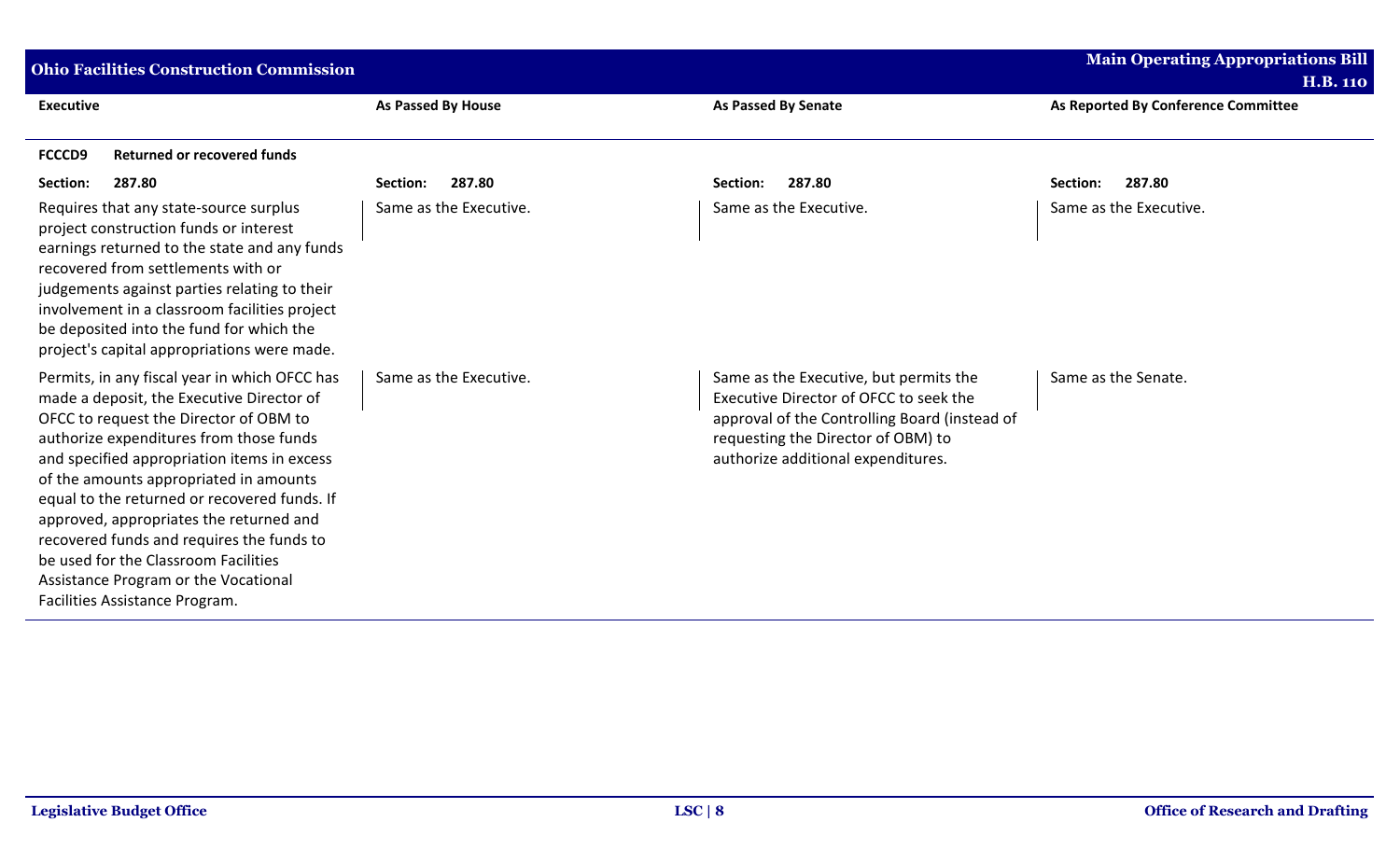| <b>Ohio Facilities Construction Commission</b> |                    |                                                                                                                                                                                                                                                                                                             | <b>Main Operating Appropriations Bill</b> |
|------------------------------------------------|--------------------|-------------------------------------------------------------------------------------------------------------------------------------------------------------------------------------------------------------------------------------------------------------------------------------------------------------|-------------------------------------------|
|                                                |                    |                                                                                                                                                                                                                                                                                                             | <b>H.B. 110</b>                           |
| <b>Executive</b>                               | As Passed By House | <b>As Passed By Senate</b>                                                                                                                                                                                                                                                                                  | As Reported By Conference Committee       |
| Capital project earmark adjustments<br>FCCCD12 |                    |                                                                                                                                                                                                                                                                                                             |                                           |
|                                                |                    | 610.14, 610.15<br>Section:                                                                                                                                                                                                                                                                                  | 610.14, 610.15<br>Section:                |
| No provision.                                  | No provision.      | Amends Section 237.13 of S.B. 310 of the<br>133rd General Assembly to do all of the<br>following with respect to Cultural and Sports<br>Facilities Building Fund (Fund 7030) capital<br>appropriation item C230FM, Cultural and<br>Sports Facilities Projects, for the FY 2021-FY<br>2022 capital biennium: | Same as the Senate.                       |
| (1) No provision.                              | (1) No provision.  | (1) Eliminates a \$400,000 earmark for the<br>Cincinnati Opera House;                                                                                                                                                                                                                                       | (1) Same as the Senate.                   |
| (2) No provision.                              | (2) No provision.  | (2) Increases an existing earmark, by<br>\$75,000, from \$50,000 to \$125,000, for the<br>Williams County Fountain City Amphitheater<br>Project; and                                                                                                                                                        | (2) Same as the Senate.                   |
| (3) No provision.                              | (3) No provision.  | (3) Earmarks \$50,000 for the Wright<br>Patterson Air Force Base Holocaust Museum.                                                                                                                                                                                                                          | (3) Same as the Senate.                   |
| <b>Community Schools</b>                       |                    |                                                                                                                                                                                                                                                                                                             |                                           |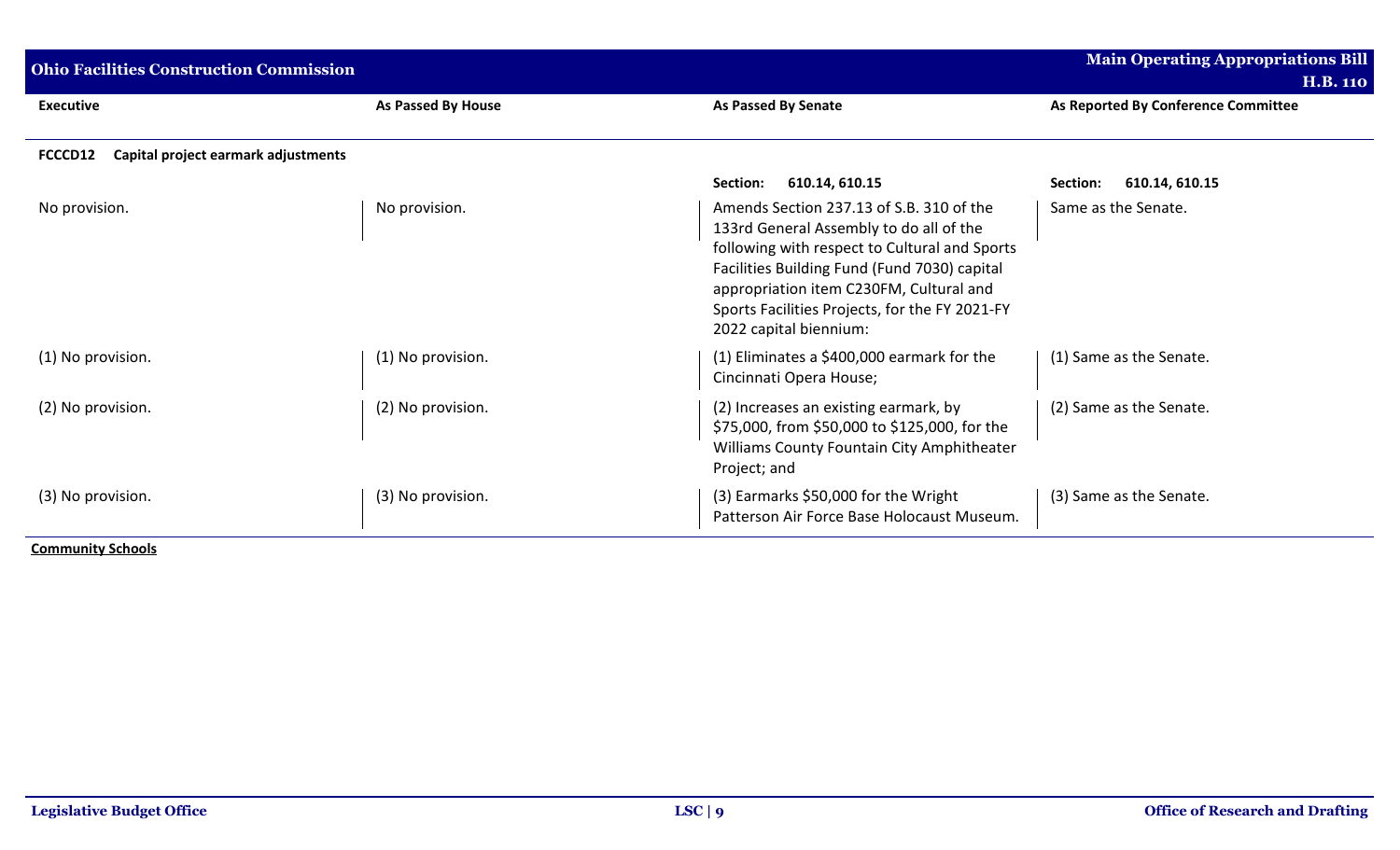| <b>Ohio Facilities Construction Commission</b>                |                    |                                                                                                                                                                                                                                                                                                                                                                                                                                                                                                                        | <b>Main Operating Appropriations Bill</b><br><b>H.B. 110</b> |
|---------------------------------------------------------------|--------------------|------------------------------------------------------------------------------------------------------------------------------------------------------------------------------------------------------------------------------------------------------------------------------------------------------------------------------------------------------------------------------------------------------------------------------------------------------------------------------------------------------------------------|--------------------------------------------------------------|
| <b>Executive</b>                                              | As Passed By House | <b>As Passed By Senate</b>                                                                                                                                                                                                                                                                                                                                                                                                                                                                                             | As Reported By Conference Committee                          |
| <b>Community School Credit Enhancement Program</b><br>FCCCD13 |                    |                                                                                                                                                                                                                                                                                                                                                                                                                                                                                                                        |                                                              |
|                                                               |                    | R.C.<br>3318.51                                                                                                                                                                                                                                                                                                                                                                                                                                                                                                        |                                                              |
| No provision.                                                 | No provision.      | Requires OFCC, by July 1, 2022, to conduct a<br>study regarding the feasibility of establishing<br>and operating the Community School Credit<br>Enhancement Program and submit a report<br>to the General Assembly, including the<br>Senate President, Senate Minority Leader,<br>House Speaker, and House Minority leader,<br>regarding OFCC's findings and<br>recommendations, including a<br>recommendation regarding the financial<br>obligations, costs, or guarantees the state<br>would make under the program. | No provision.                                                |
| No provision.                                                 | No provision.      | Prescribes the Program as set out below, but<br>prohibits OFCC from establishing or<br>operating it until the General Assembly<br>enacts subsequent legislation authorizing<br>OFCC to do so.                                                                                                                                                                                                                                                                                                                          | No provision.                                                |
| No provision.                                                 | No provision.      | Permits OFCC to guarantee up to 100% of<br>the principal and interest on the financing<br>made to a community school for the sole<br>purpose of assisting in acquiring, improving,<br>or replacing classroom facilities by lease,<br>purchase, remodeling, new construction, or<br>any other means.                                                                                                                                                                                                                    | No provision.                                                |
| No provision.                                                 | No provision.      | Requires a community school to submit an<br>application providing evidence that it 1) is in<br>good standing with its sponsor, 2) is<br>creditworthy, with additional weight given if                                                                                                                                                                                                                                                                                                                                  | No provision.                                                |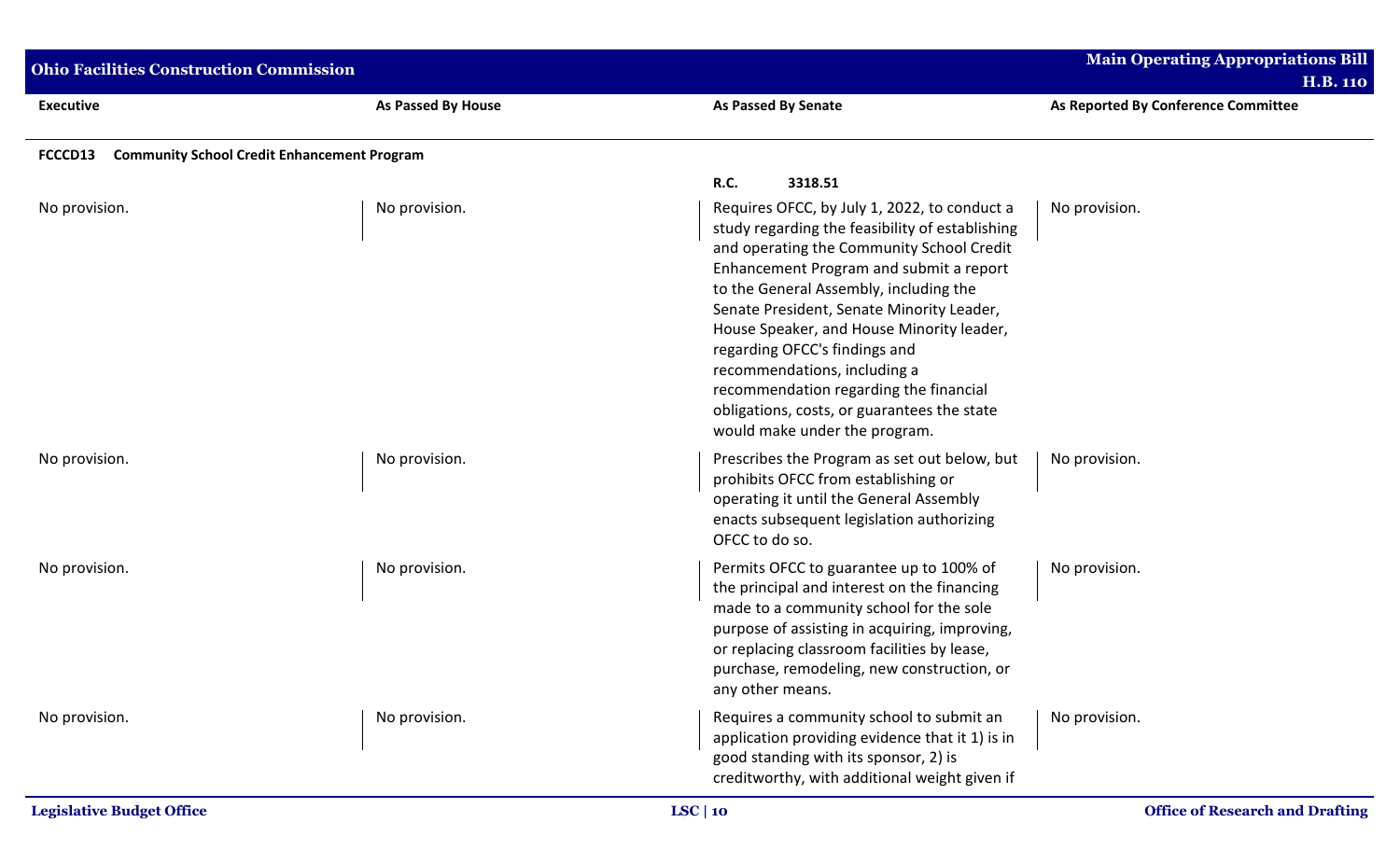| <b>Ohio Facilities Construction Commission</b> |                           |                                                                                                                                                                                                                                                                     | <b>Main Operating Appropriations Bill</b><br><b>H.B. 110</b> |
|------------------------------------------------|---------------------------|---------------------------------------------------------------------------------------------------------------------------------------------------------------------------------------------------------------------------------------------------------------------|--------------------------------------------------------------|
| <b>Executive</b>                               | <b>As Passed By House</b> | <b>As Passed By Senate</b>                                                                                                                                                                                                                                          | As Reported By Conference Committee                          |
|                                                |                           | the school is designated a Community<br>School of Quality, and 3) the facilities that<br>have been or will be acquired, improved, or<br>replaced meet applicable health and safety<br>standards.                                                                    |                                                              |
| No provision.                                  | No provision.             | Requires OFCC to evaluate applications,<br>make a decision regarding the applications,<br>and report the decision to the community<br>school within 10 business days of making the<br>decision.                                                                     | No provision.                                                |
| No provision.                                  | No provision.             | Sets the limit of financing available under<br>the Program at \$200 million, unless the<br>amount approved in a single school year<br>exceeds 90% of that amount (\$180 million),<br>in which case the limit is increased to \$300<br>million for subsequent years. | No provision.                                                |
| No provision.                                  | No provision.             | Prohibits OFCC from approving an<br>application if doing so would cause the total<br>financing approved by the Program to<br>exceed the limit for that school year.                                                                                                 | No provision.                                                |
| No provision.                                  | No provision.             | Requires participating community schools to<br>pay the Treasurer of State a fee of up to<br>0.25% of the outstanding principal of the<br>school's guaranteed funding in any year that<br>financing is outstanding.                                                  | No provision.                                                |
| No provision.                                  | No provision.             | Requires the Treasurer of State to deposit<br>fees into the Community School Classroom<br>Facility Guaranteed Financing Fund, which<br>consists of moneys deposited by community<br>schools, other funds appropriated by the                                        | No provision.                                                |
| <b>Legislative Budget Office</b>               |                           | LSC   11                                                                                                                                                                                                                                                            | <b>Office of Research and Drafting</b>                       |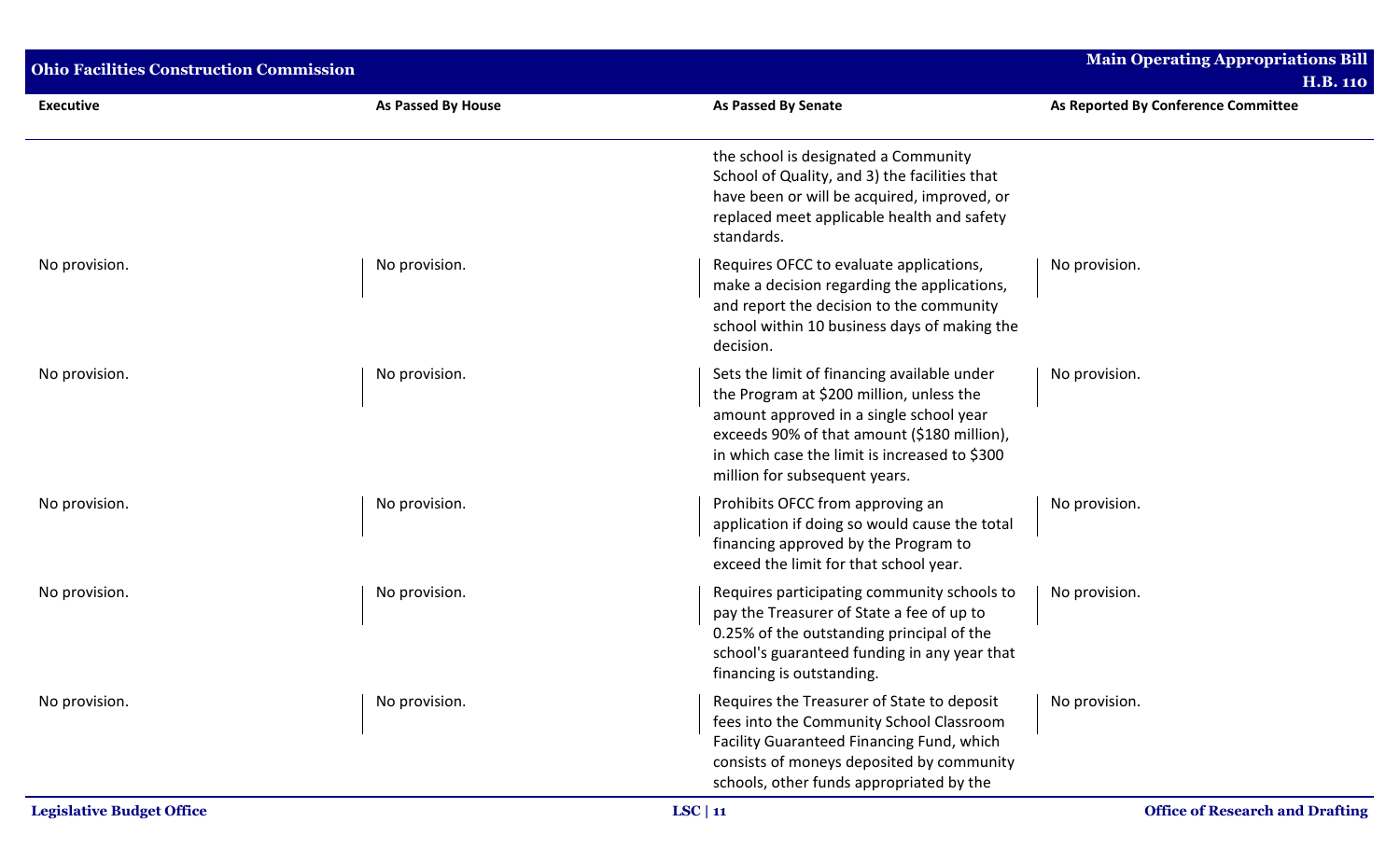| <b>Ohio Facilities Construction Commission</b> |                           |                                                                                                                                                                                                                                                                                                                                                                                                                                                                                             | <b>Main Operating Appropriations Bill</b><br><b>H.B. 110</b> |  |
|------------------------------------------------|---------------------------|---------------------------------------------------------------------------------------------------------------------------------------------------------------------------------------------------------------------------------------------------------------------------------------------------------------------------------------------------------------------------------------------------------------------------------------------------------------------------------------------|--------------------------------------------------------------|--|
| <b>Executive</b>                               | <b>As Passed By House</b> | <b>As Passed By Senate</b>                                                                                                                                                                                                                                                                                                                                                                                                                                                                  | As Reported By Conference Committee                          |  |
|                                                |                           | General Assembly, federal grants, and<br>private donations.                                                                                                                                                                                                                                                                                                                                                                                                                                 |                                                              |  |
| No provision.                                  | No provision.             | Permits OFCC to prescribe terms and<br>conditions in approving guaranteed<br>financing in a written agreement with a<br>community school.                                                                                                                                                                                                                                                                                                                                                   | No provision.                                                |  |
| No provision.                                  | No provision.             | Specifies that bonds guaranteed under the<br>Program are not an indebtedness of the<br>state, but rather are obligations payable<br>solely from revenues or other funds pledged<br>by the community school or amounts<br>appropriated by the General Assembly for<br>the purposes of the Program.                                                                                                                                                                                           | No provision.                                                |  |
| No provision.                                  | No provision.             | Requires one or more debt service reserve<br>funds to be established for a community<br>school regarding bonds issued for the<br>Program.                                                                                                                                                                                                                                                                                                                                                   | No provision.                                                |  |
| No provision.                                  | No provision.             | Prohibits money in a debt service reserve<br>fund from being withdrawn if the level of<br>money in the fund remaining would be less<br>than the fund requirement, unless the<br>withdrawn money is used to pay 1) the<br>principal of, redemption price of, or interest<br>on a bond when it is due, if OFCC determines<br>the school has no other money available to<br>make the payment or 2) any redemption<br>premium required to be paid when bonds<br>are redeemed prior to maturity. | No provision.                                                |  |
| No provision.                                  | No provision.             | Permits the withdrawal of money from a<br>school's debt service reserve fund if the level                                                                                                                                                                                                                                                                                                                                                                                                   | No provision.                                                |  |
| <b>Legislative Budget Office</b>               |                           | LSC   12                                                                                                                                                                                                                                                                                                                                                                                                                                                                                    | <b>Office of Research and Drafting</b>                       |  |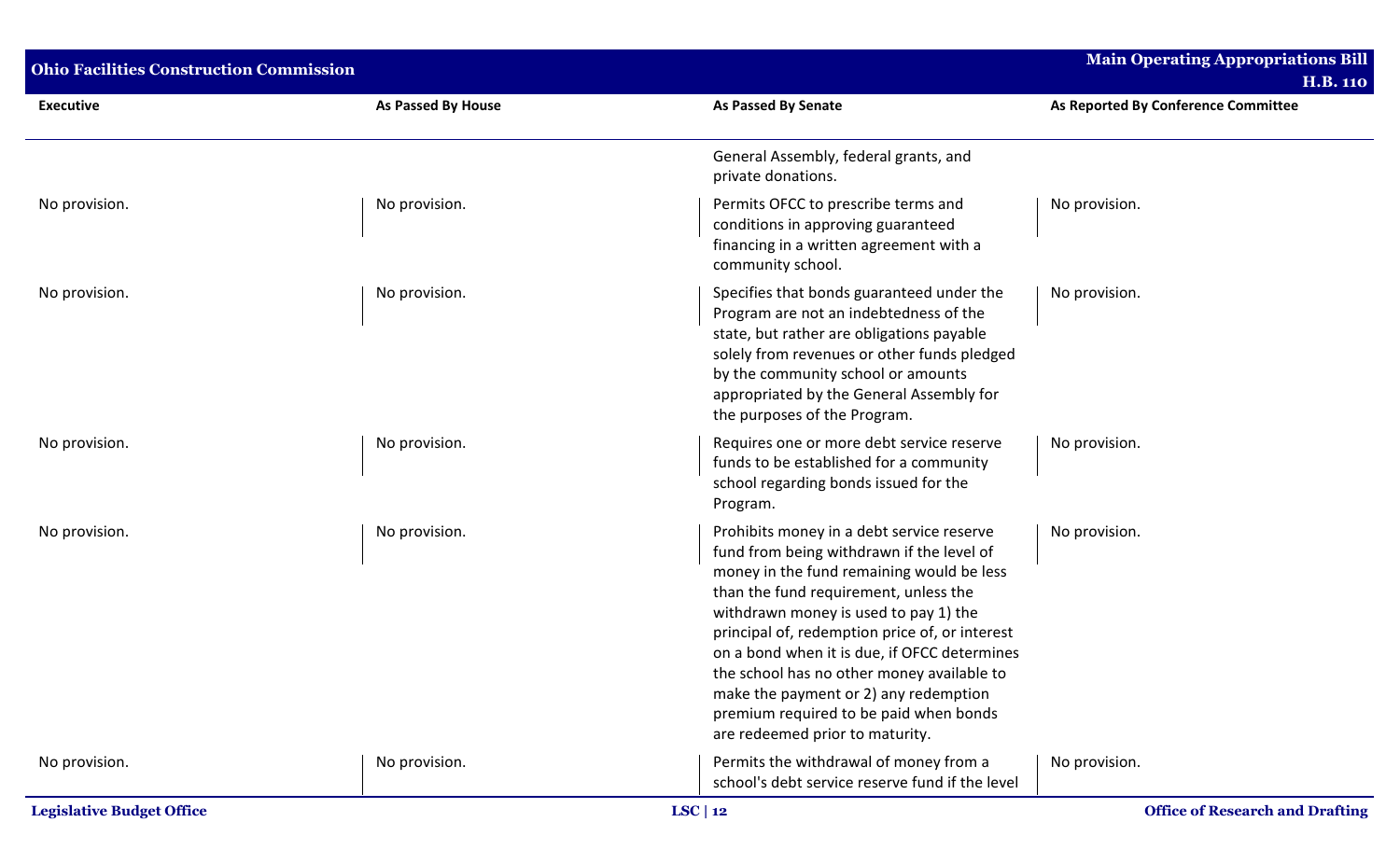| <b>Ohio Facilities Construction Commission</b> | <b>Main Operating Appropriations Bill</b> |                                                                                                                                                                                                                                                                                                   |                                                        |
|------------------------------------------------|-------------------------------------------|---------------------------------------------------------------------------------------------------------------------------------------------------------------------------------------------------------------------------------------------------------------------------------------------------|--------------------------------------------------------|
| <b>Executive</b>                               | As Passed By House                        | <b>As Passed By Senate</b>                                                                                                                                                                                                                                                                        | <b>H.B. 110</b><br>As Reported By Conference Committee |
|                                                |                                           | of money in the fund is in excess of the<br>reserve fund requirement.                                                                                                                                                                                                                             |                                                        |
| No provision.                                  | No provision.                             | Requires OFCC, by December 1 of each year,<br>to certify to the Governor the amount, if<br>any, required to restore community school<br>reserve funds to their respective debt<br>service fund requirements, and requires the<br>Governor to request an appropriation of the<br>certified amount. | No provision.                                          |
| No provision.                                  | No provision.                             | Requires schools that receive appropriated<br>funds under the annual procedure to repay<br>the state in a time and manner determined<br>by OFCC.                                                                                                                                                  | No provision.                                          |
| No provision.                                  | No provision.                             | Prohibits the state from altering or limiting<br>the rights of bondholders until the bonds,<br>including interest and other obligations, are<br>fully met and discharged. Does not preclude<br>alterations or limitations if the law provides<br>for the protection of bondholders.               | No provision.                                          |
| No provision.                                  | No provision.                             | Permits OFCC to require a school to vest in it<br>the right to enforce any covenant made to<br>secure bonds issued under the Program by<br>making appropriate provisions in the<br>indenture related to the school's bonds.                                                                       | No provision.                                          |
| No provision.                                  | No provision.                             | Permits OFCC to require schools to make<br>covenants and agreements in indentures or<br>in a reimbursement agreement to protect<br>the interests of the state and to secure<br>repayments to the state any moneys<br>received by the school from an                                               | No provision.                                          |
| <b>Legislative Budget Office</b>               |                                           | LSC   $13$                                                                                                                                                                                                                                                                                        | <b>Office of Research and Drafting</b>                 |